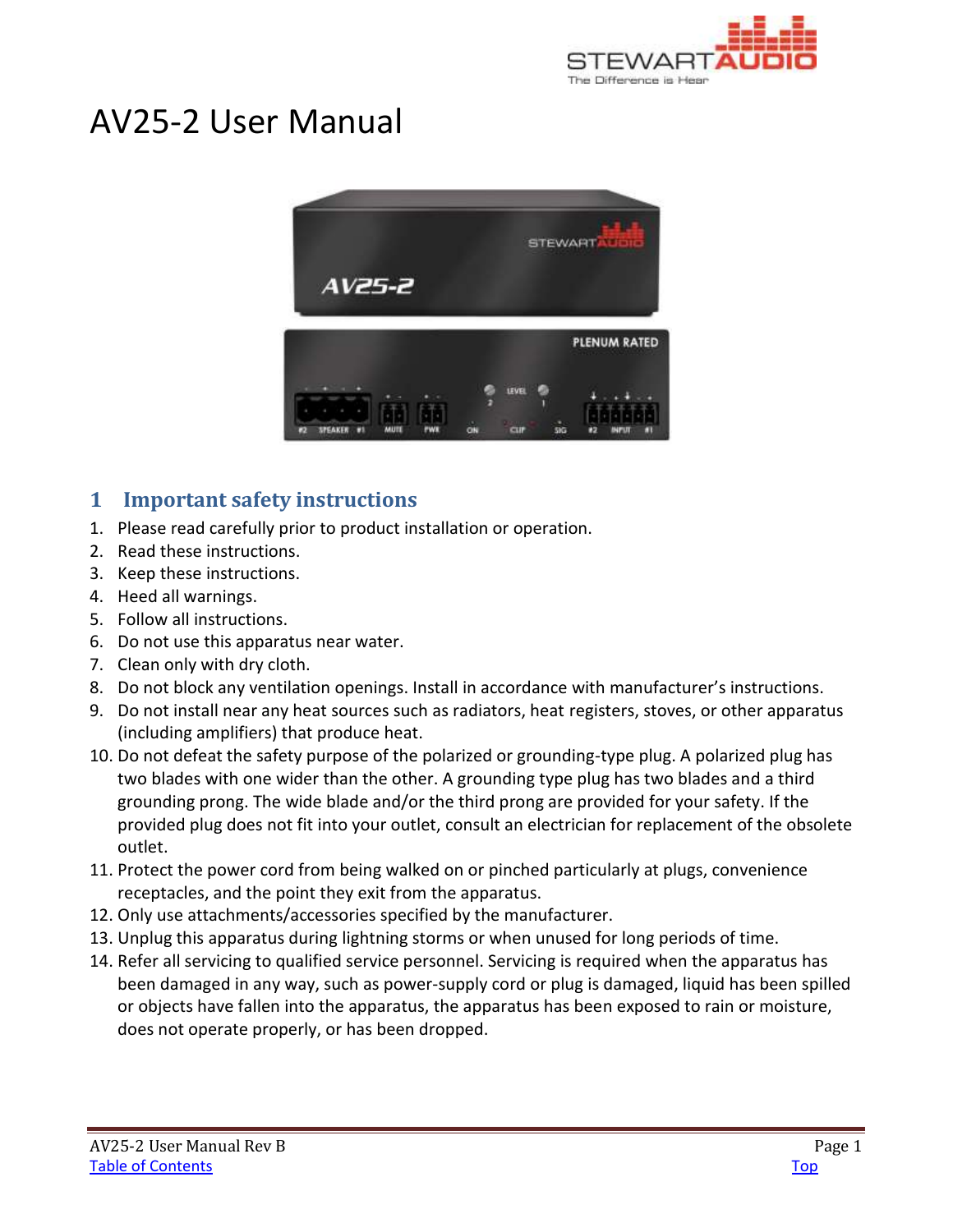

# <span id="page-1-0"></span>**2 Approvals**

This equipment has been tested and found to be compliant with the limits for Class A Digital device pursuant to part 15 of the FCC rules.

This equipment has successfully passed UL Standard 2043 - Fire Test for Heat and Visible Smoke Release for Discrete Products Installed in Air-Handling Spaces.

# <span id="page-1-1"></span>**3 Warnings**

# <span id="page-1-2"></span>**3.1 Explanation of Warning Symbols**

### <span id="page-1-3"></span>**3.1.1 Lightning Bolt**

The lightning bolt within arrowhead symbol, within an equilateral triangle, is intended to alert the user to the presence of un-insulated "dangerous voltage" within the product's enclosure that may be of sufficient magnitude to constitute a risk of electrical shock to person.

### <span id="page-1-4"></span>**3.1.2 Exclamation Point**

The exclamation point within an equilateral triangle is intended to alert the user to the presence of important operating and maintenance (servicing) instruction in the literature accompanying the appliance.

### <span id="page-1-5"></span>**3.2 Warnings**

**WARNING: TO REDUCE THE RISK OF ELECTRICAL SHOCK, DO NOT EXPOSE THIS AMPLIFIER TO RAIN OR MOISTURE. DANGEROUS HIGH VOLTAGES ARE PRESENT INSIDE THE ENCLOSURE. DO NOT OPEN THE CABINET. REFER SERVICING TO QUALIFIED PERSONNEL ONLY.**



**Use only the power supply shipped with the device.** 

# <span id="page-1-6"></span>**3.3 User Responsibility**

### <span id="page-1-7"></span>**3.3.1 Mains Connection Grounding**

Your amplifier must be connected to a grounded outlet. Do not defeat the safety purpose of the polarized or grounding-type plug.

### <span id="page-1-8"></span>**3.3.2 Speaker Output Hazard**

Power amplifiers are capable of producing hazardous output voltages. To avoid electrical shock, do not touch any exposed speaker wiring while the amplifier is operating. External wiring connected to the speaker terminals shall be installed by a qualified person. Do not connect or disconnect speaker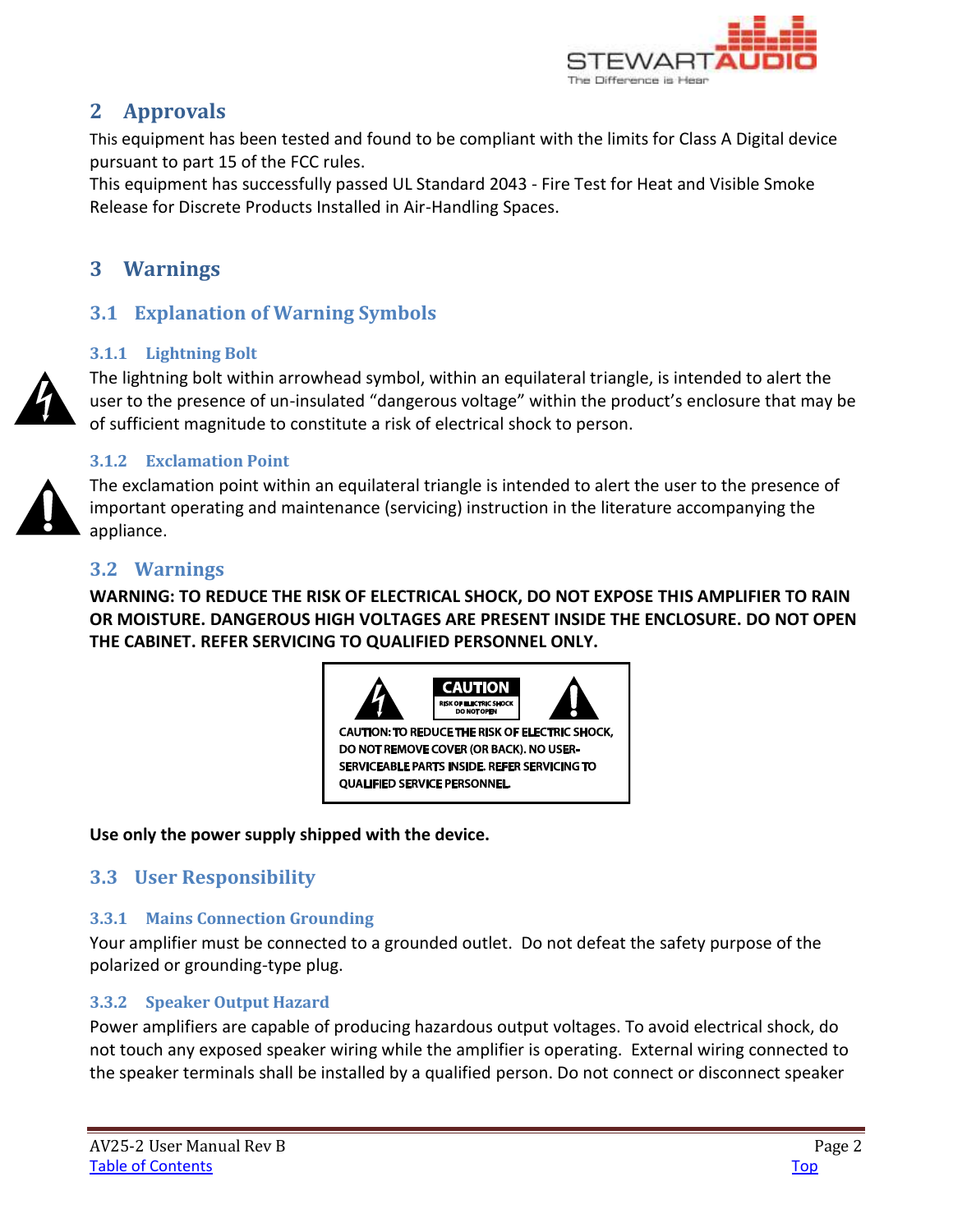

wires while the mains power is on. Do not connect speaker wires together or to ground as this may result in permanent damage to your amplifier.

### <span id="page-2-0"></span>**3.3.3 Radio Interference**

This product has been tested and complies with the EMC directive, and with FCC part 15 Class A. If this product is not used in accordance with these operating instructions, it may cause interference with to other equipment, such as radio and television receivers.

### <span id="page-2-1"></span>**3.3.4 Speaker Damage**

Loudspeakers may be damaged or destroyed if overpowered. Always check the loudspeaker's continuous and peak power ratings to prevent such an occurrence. Do not rely solely on the amplifier's volume control to reduce output power to a level safe for the loudspeakers.

### <span id="page-2-2"></span>**3.3.5 Maintenance**

Clean regularly with a soft cloth to remove dust and debris. Also check that there is adequate ventilation for convection cooling.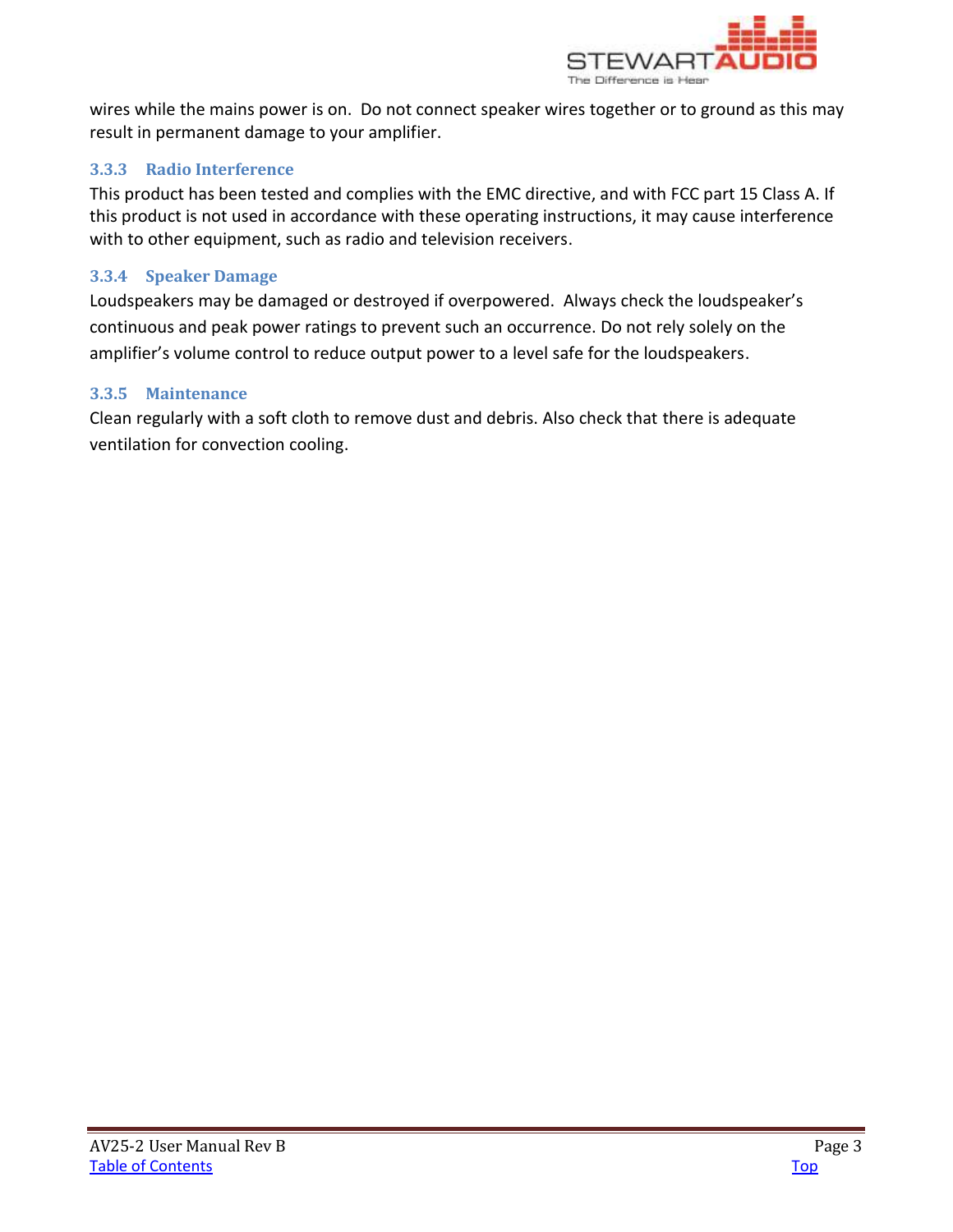

# <span id="page-3-0"></span>**4** Table of Contents

| 1              |                   |       |  |  |  |  |  |
|----------------|-------------------|-------|--|--|--|--|--|
| $\overline{2}$ |                   |       |  |  |  |  |  |
| 3              |                   |       |  |  |  |  |  |
|                | 3.1               | 3.1.1 |  |  |  |  |  |
|                |                   | 3.1.2 |  |  |  |  |  |
|                | 3.2               |       |  |  |  |  |  |
|                | 3.3               |       |  |  |  |  |  |
|                |                   | 3.3.1 |  |  |  |  |  |
|                |                   | 3.3.2 |  |  |  |  |  |
|                |                   | 3.3.3 |  |  |  |  |  |
|                |                   | 3.3.4 |  |  |  |  |  |
|                |                   | 3.3.5 |  |  |  |  |  |
| 4              |                   |       |  |  |  |  |  |
| 5              |                   |       |  |  |  |  |  |
|                | 5.1               |       |  |  |  |  |  |
|                | 5.2               |       |  |  |  |  |  |
|                | 5.3               |       |  |  |  |  |  |
|                |                   | 5.3.1 |  |  |  |  |  |
|                |                   | 5.3.2 |  |  |  |  |  |
|                |                   | 5.3.3 |  |  |  |  |  |
|                |                   | 5.3.4 |  |  |  |  |  |
| 6              |                   |       |  |  |  |  |  |
|                | 6.1               | 6.1.1 |  |  |  |  |  |
|                |                   | 6.1.2 |  |  |  |  |  |
| $\overline{7}$ |                   |       |  |  |  |  |  |
| 8              |                   |       |  |  |  |  |  |
| 9              |                   |       |  |  |  |  |  |
| 10             | 9.1<br>9.2<br>9.3 |       |  |  |  |  |  |
|                |                   | 10.1  |  |  |  |  |  |
|                |                   | 10.2  |  |  |  |  |  |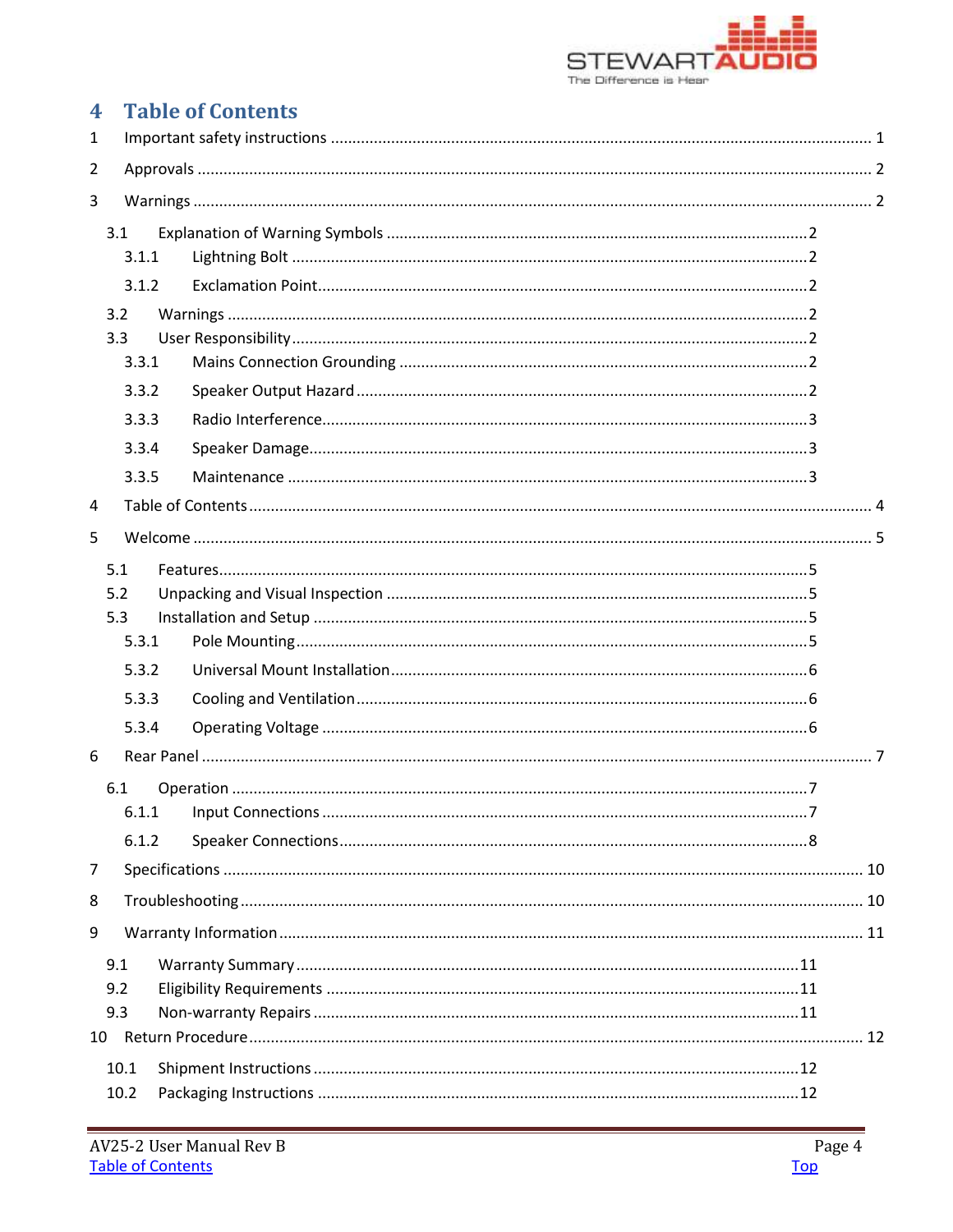

# <span id="page-4-0"></span>**5 Welcome**

Congratulations on the purchase of your new Stewart Audio AV25-2 audio amplifier. This amplifier has been designed and built to provide you with years of high-quality audio performance and troublefree operation. If after reading this operation manual you have questions concerning amplifier installation and operation, please contact your Authorized Stewart dealer, or you may contact us directly using the contact information provided on the back of this guide.

# <span id="page-4-1"></span>**5.1 Features**

The AV25-2 audio amplifier offers 2 channels of clean, full-range, dynamic audio with 25W output power per channel in a sub-compact ¼ rack enclosure. It has been optimized for  $4\Omega$  and  $8\Omega$ loudspeakers. The Signal Detect circuitry automatically places the amplifier in sleep mode and wakens it when a signal is present. The contact-closure terminals mute the audio output for fire alarm applications. **(Amplifiers shipped before 10/23/2018 have a serial number beginning with SA. On these models a voltage of +5VDC to +10VDC (between the mute and ground pins) is required to mute the amplifier.)** There are multiple mounting options to fit a variety of applications. The external in-line power supply provides plenty of power to achieve full, rated audio output power.

This product is proudly manufactured in the USA.

# <span id="page-4-2"></span>**5.2 Unpacking and Visual Inspection**

Every Stewart Audio product is carefully tested and inspected before leaving the factory and should arrive in perfect condition. If any damage is discovered, please notify the shipping carrier immediately. Save the packing materials for the carrier's inspection and for any future shipping.

# <span id="page-4-3"></span>**5.3 Installation and Setup**

### <span id="page-4-4"></span>**5.3.1 Pole Mounting**

The AV25-2 amplifier is Stewart Audio's first line of pole-mountable amplifiers. The AV25-2 has mounting holes on both the top as well as the side of the unit, which can be used with the AV-Pole bracket available from Stewart Audio.

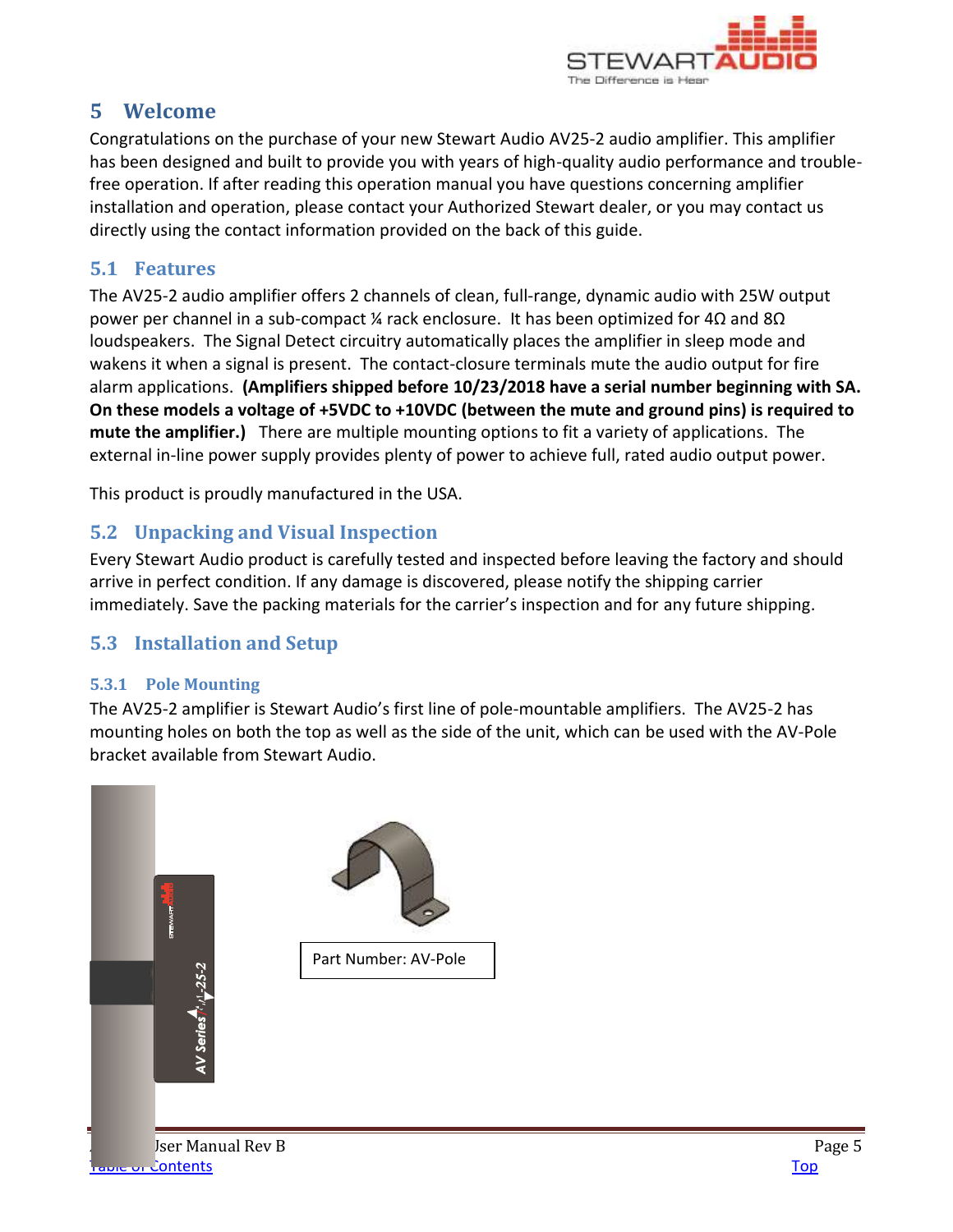

### <span id="page-5-0"></span>**5.3.2 Universal Mount Installation**

The AV25-2 also has a universal mount bracket available which allows the unit to be mounted against a wall or under a table. Two screws are included in the kit, which will affix the bracket to the top or side of the unit. Two holes in the bracket are available for mounting the unit where desired.

#### <span id="page-5-1"></span>**5.3.3 Cooling and Ventilation**

The AV25-2 is a convection-cooled amplifier. Ensure that there is sufficient open space around the amplifier to allow for free air flow. Do not stack amplifiers on top of each other or mount amplifier in a way that air flow around the unit will be impaired. Inadequate airflow around the amplifier may cause the amplifier to overheat and potentially become damaged as a result



Part Number: AV-Bracket

### <span id="page-5-2"></span>**5.3.4 Operating Voltage**

The AV25-2 is shipped with an in-line power supply. This is a universal power supply that operates on AC mains from 100-240V at 50 or 60 Hz. The 48VDC output from this supply is connected to the rear of the amplifier. **Use only the power supply shipped with the amplifier.**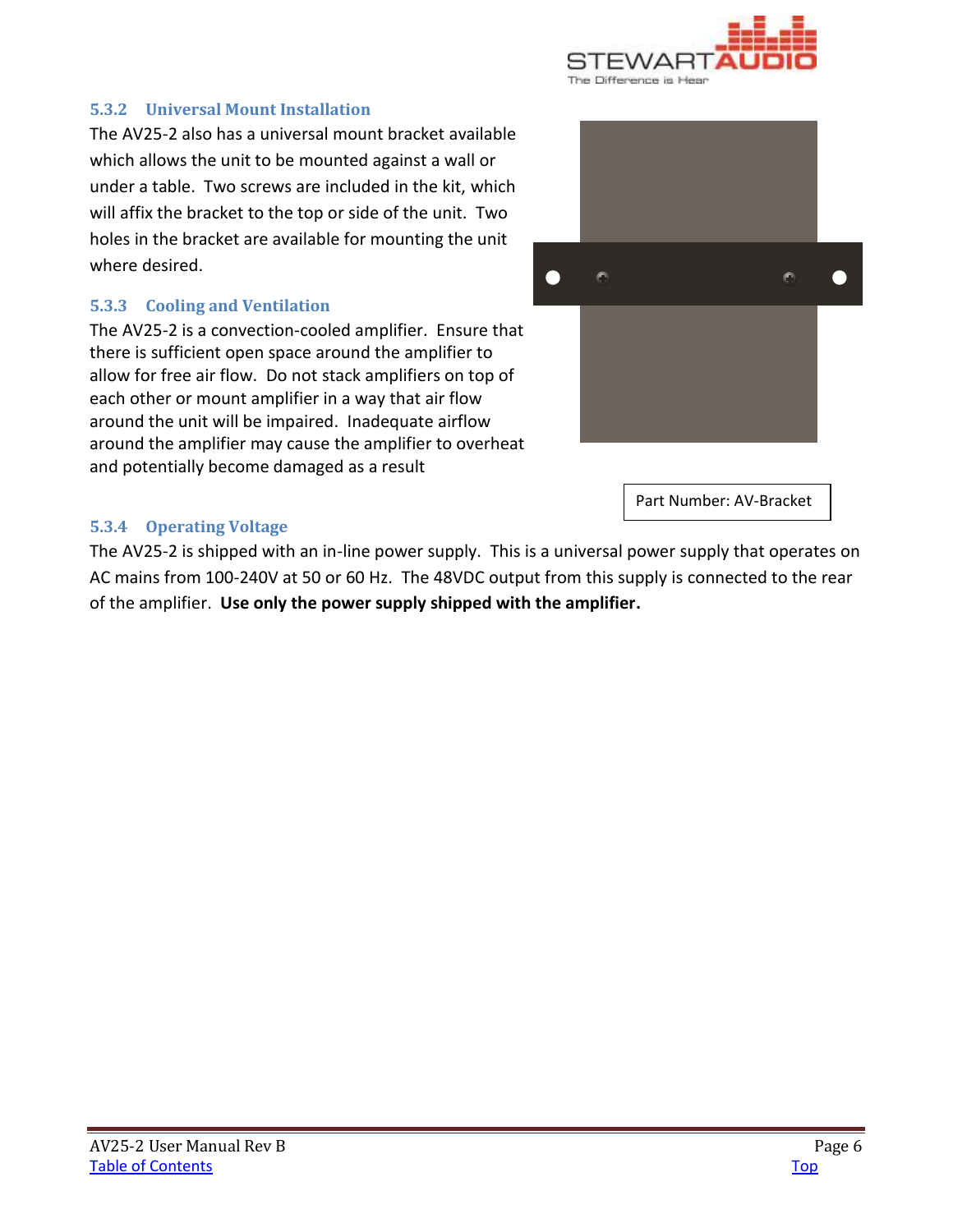

# <span id="page-6-0"></span>**6 Rear Panel**



- 1. **Speaker Output Connectors** 3.5mm Eurostyle connections to low impedance speakers (4/8Ω).
- 2. **Contact Closure Mute connectors**  3.5mm Eurostyle mute connector. Short terminals to mute; open to unmute.
- 3. **48VDC Power Conector**  Connect 48VDC output from in-line power supply shipped with unit. There is no on/off switch; the amplifier is on whenever the power is applied. **Stewart Audio recommends connecting the power to the amplifier** *before* **the in-line power supply is plugged into the AC receptacle.**
- 4. **Power Indicator** This blue LED illuminates when DC power is applied. Note that this will dim when the amplifier is in sleep mode (approximately 5 minutes with no input signal on either channel).
- 5. **Clip Indicators** These red LEDs illuminate when an excessive input signal levels are applied. Reduce signal level to avoid distortion.
- 6. **Signal Present Indicator** The green LED illuminates to indicate an input signal is present on either channel.
- 7. **Input Connectors** Connect audio sources via these 3.5mm Eurostyle connectors.
- 8. **Channel 1 Level Control** Turn fully clockwise for maximum output on output 1. Note that the input sensitivity of the AV25-2 is 0.5V<sub>rms</sub>. Do not overdrive the amplifier.
- 9. **Channel 2 Level Control** Turn fully clockwise for maximum output on output 2.



**In normal operation, the DC voltage on the speaker output connectors is approximately 24VDC. Do not connect any speaker output to ground or to the amplifier chassis. Do not connect speakers across speaker outputs. (Bridge mode is not supported.)** 

# <span id="page-6-1"></span>**6.1 Operation**

### <span id="page-6-2"></span>**6.1.1 Input Connections**

Your AV25-2 amplifier is provided with a 3-pin Phoenix connector for each input. This connector will accept balanced or unbalanced connections, however some modifications must be made for an unbalanced connection. See the next two sections for instructions on connecting your amplifier to its input source.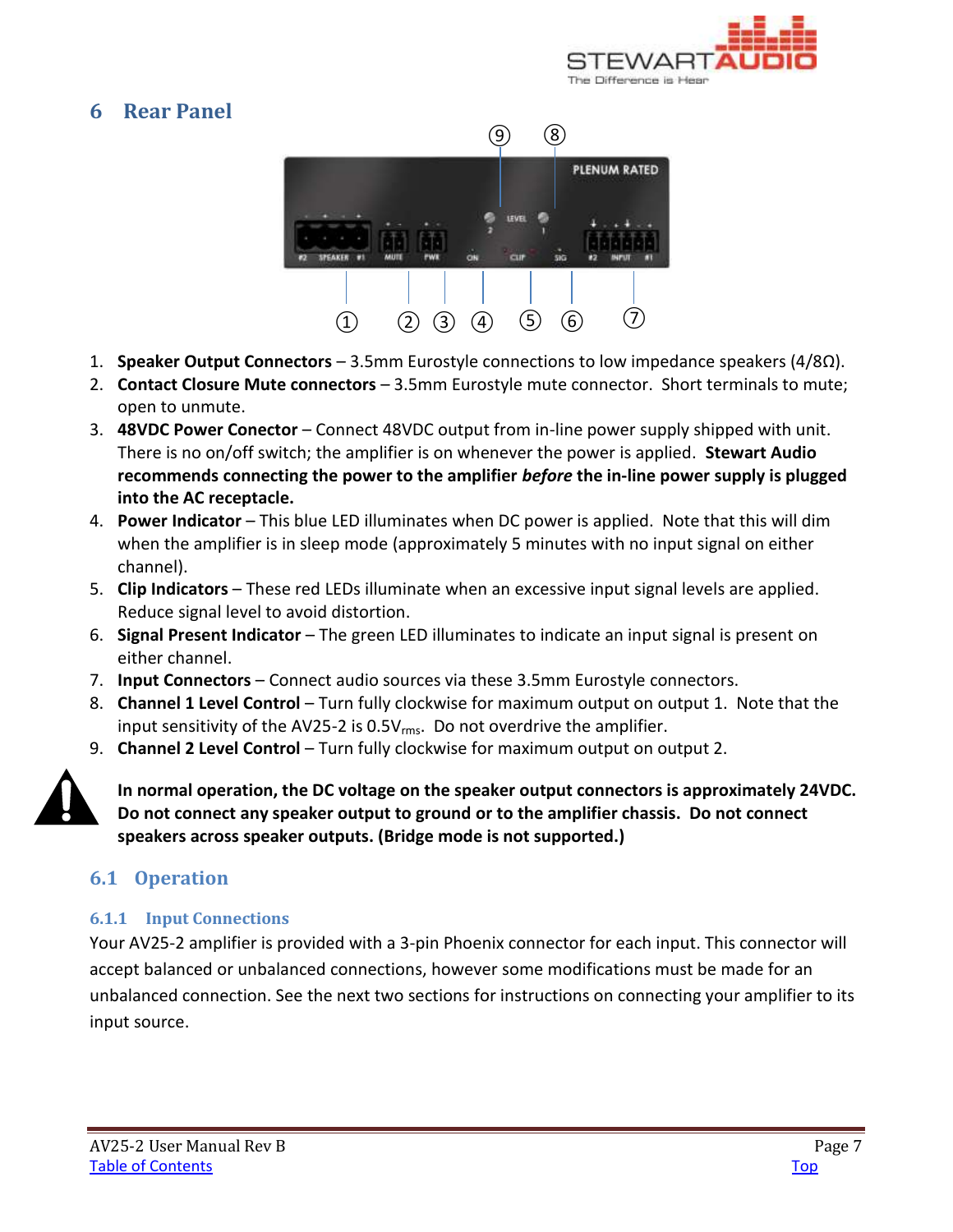

#### *6.1.1.1 Balanced Connections*

When using a balanced input source and connector, you must ensure that the hot, cold, and ground pins of the connector are matched up to the +, -, and ground pins of the AV25-2's Phoenix connector respectively. Diagrams have been provided for standard XLR and TRS connectors. Please refer to the manual of your input source in case it does not follow the standard pin-out



### *6.1.1.2 Unbalanced Connections*

When using an unbalanced input source and connector, a jumper must be added between the negative (-) terminals and the ground terminals. Then the unbalanced source can be connected to the positive (+) and ground terminals. Diagrams have been provided for standard RCA and TS connectors. Please refer to the manual of your input source in case it does not follow the standard pin-out.



### <span id="page-7-0"></span>**6.1.2 Speaker Connections**

Stewart Audio recommends using high-quality, heavy-gauge speaker wire and connectors to send the output signal of your amplifier to the speakers. Use the following table as a guideline when selecting your wire gauge.

| Distance       | Wire Gauge |  |  |  |
|----------------|------------|--|--|--|
| Up to $25$ ft. | 16 AWG     |  |  |  |
| 26-40 ft.      | 14 AWG     |  |  |  |
| 41-60 ft.      | 12 AWG     |  |  |  |

Speaker leads connect by means of removable terminal block connectors supplied with the unit. Strip speaker leads 1/4" and insert into connector observing proper polarity. With a small, flat-blade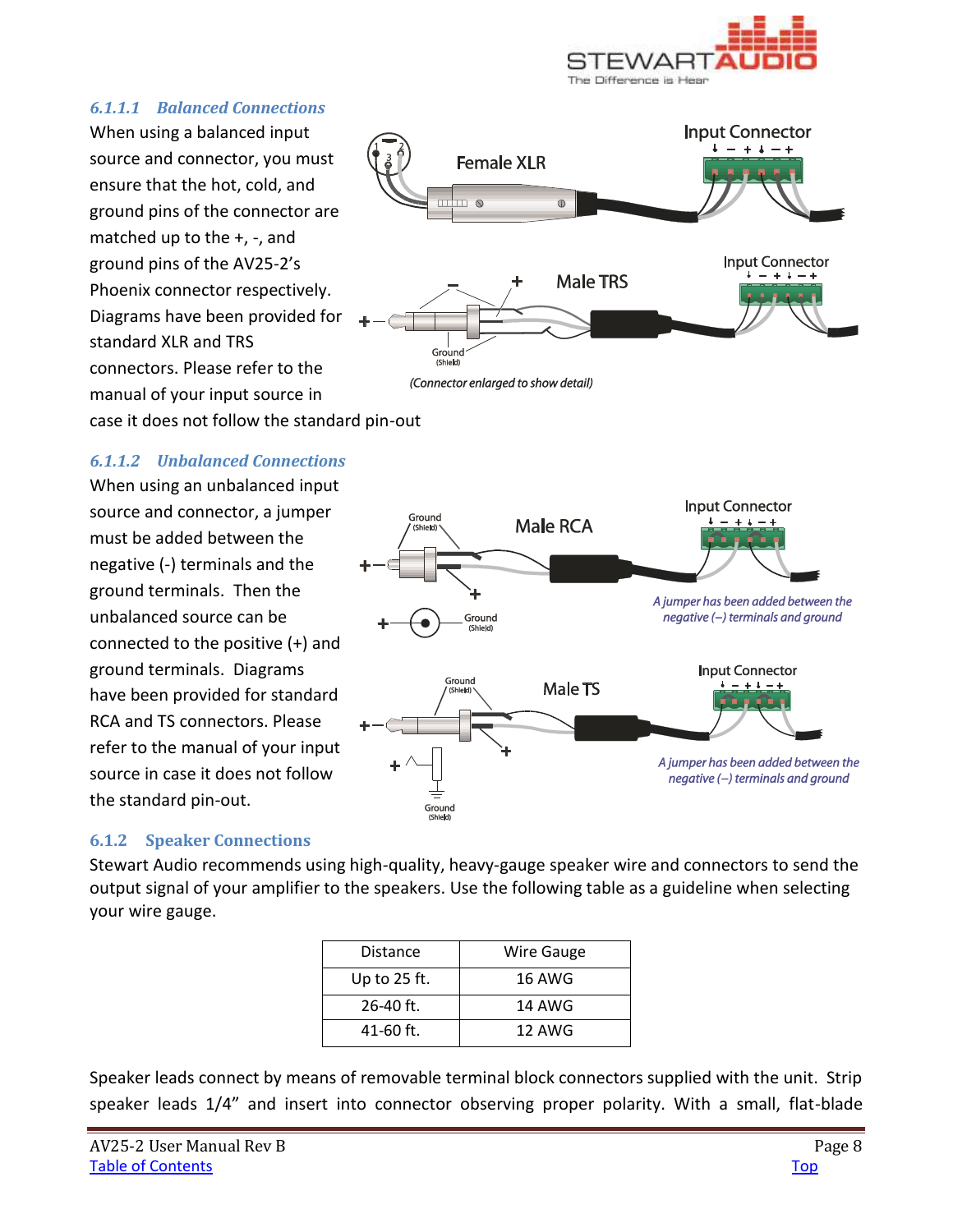

screwdriver, tighten the screw until the leads are held securely in place. Inspect for possible shorts or broken wires.

**In normal operation, the DC voltage on the speaker output connectors is approximately 24VDC. Do not connect any speaker output to ground or to the amplifier chassis. Do not connect speakers across speaker outputs. (Bridge mode is not supported.)** 





**NOTE: Class 2 wiring must be used on the speaker terminals to comply with UL requirements.** 



**CAUTION: Do not connect either speaker terminal to ground. This will cause a short circuit which may damage the amplifier, speaker, or both. Similarly, do not connect any speaker terminal to ground.**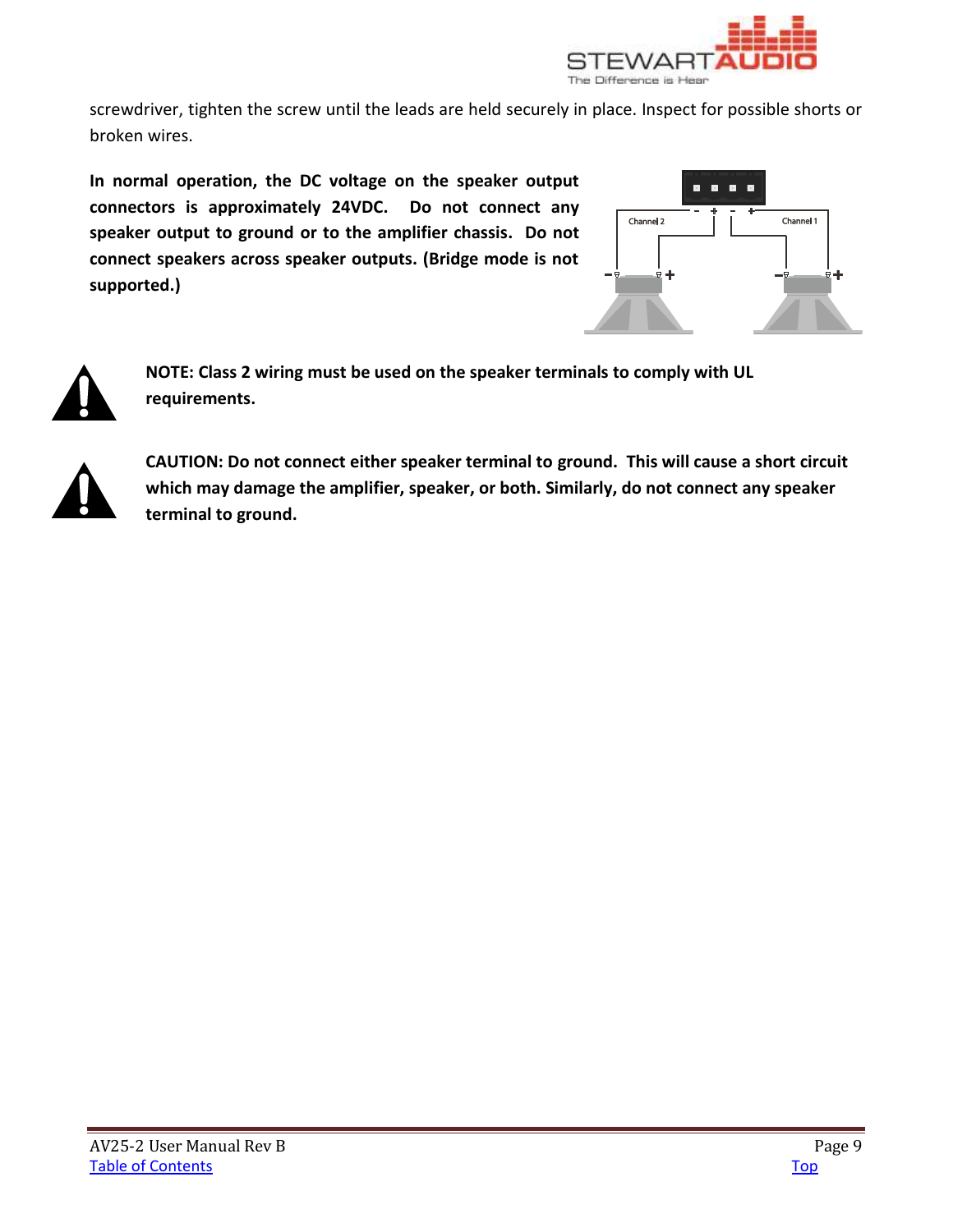

# <span id="page-9-0"></span>**7 Specifications**

| Max. Output Power (all channels driven)                   |                |                                            |  |  |  |  |  |
|-----------------------------------------------------------|----------------|--------------------------------------------|--|--|--|--|--|
| $4 \Omega$ Stereo Power                                   | ٠              | 35W/channel                                |  |  |  |  |  |
| 8 Ω Stereo Power                                          | ٠              | 25W/channel                                |  |  |  |  |  |
| Performance                                               |                |                                            |  |  |  |  |  |
| Frequency Response (+0, -3dB, 1W)                         | ٠              | 30 Hz - 20 kHz                             |  |  |  |  |  |
| <b>Power Bandwidth</b>                                    | ٠              | 30 Hz - 30 kHz                             |  |  |  |  |  |
| Signal to Noise Ratio                                     | ٠              | $>95$ dB                                   |  |  |  |  |  |
| THD+Noise                                                 | ٠              | <0.1% @ full power                         |  |  |  |  |  |
| Signal to Noise Ratio                                     | $\blacksquare$ | $>100$ dB                                  |  |  |  |  |  |
| <b>External Mute</b>                                      | ٠              | <b>Contact Closure</b>                     |  |  |  |  |  |
| <b>Slew Rate</b>                                          | ٠              | 30V/microsecond                            |  |  |  |  |  |
| <b>Input Sensitivity</b>                                  | ٠              | $0.5V$ (-6 dBV)                            |  |  |  |  |  |
| <b>Standard Voltage Gain</b>                              | ٠              | 28X (26.5 dB)                              |  |  |  |  |  |
| Input Impedance (Balanced/Unbalanced)                     | ٠              | $20k\Omega/10k\Omega$                      |  |  |  |  |  |
| Standby, Idle Current Draw; 1/8 Power Draw                | ٠              | 5mA, 10mA, 7.2W                            |  |  |  |  |  |
| <b>Characteristics</b>                                    | п              |                                            |  |  |  |  |  |
| <b>Amplifier Class</b>                                    | ٠              | D                                          |  |  |  |  |  |
| <b>Input Connectors</b>                                   | ٠              | 3.5mm Euroblock                            |  |  |  |  |  |
| <b>Output Connectors</b>                                  | ٠              | 3.5mm Euroblock                            |  |  |  |  |  |
| Power Supply                                              | ٠              | External in-line 48VDC (included)          |  |  |  |  |  |
|                                                           | п              | Convection (no fan)                        |  |  |  |  |  |
| Controls                                                  | п              | Level, Mute                                |  |  |  |  |  |
| <b>LED Indicators</b>                                     | ٠              | Power, Signal Present, Clip (2)            |  |  |  |  |  |
| Construction                                              | ٠              | <b>Aluminum Enclosure</b>                  |  |  |  |  |  |
| Dimensions (Length, Width, Height) -------------------- ■ |                | 3.2" X 4.35" X 1.25" (81mm X 110mm X 32mm) |  |  |  |  |  |
|                                                           |                | $< 0.37$ lbs. (0.16kg))                    |  |  |  |  |  |
|                                                           |                | 3 years                                    |  |  |  |  |  |
| <b>Plenum Rating</b>                                      | п              | UL2043 Compliant                           |  |  |  |  |  |

# <span id="page-9-1"></span>**8 Troubleshooting**

**Power indicator (LED) is not illuminated.** 

 Check that the amplifier is plugged into a live outlet. Apply an input audio signal to one or both inputs to wake the amplifier from sleep mode. After you have ensured that it is not a power issue and that the amplifier is not in sleep mode, disconnect any speakers. If the amplifier turns on after a few seconds delay, then the problem is in the output connection. Check wiring and speakers for short circuits. Make certain that the speaker leads are not grounded.

### **No output on one or both channels; Power indicator is lit.**

 Check that level controls are not turned down. Check that input and output connections are secure. Ensure signal present LED is illuminated to denote a signal. If there is no signal detected check signal source and that level controls are set high enough.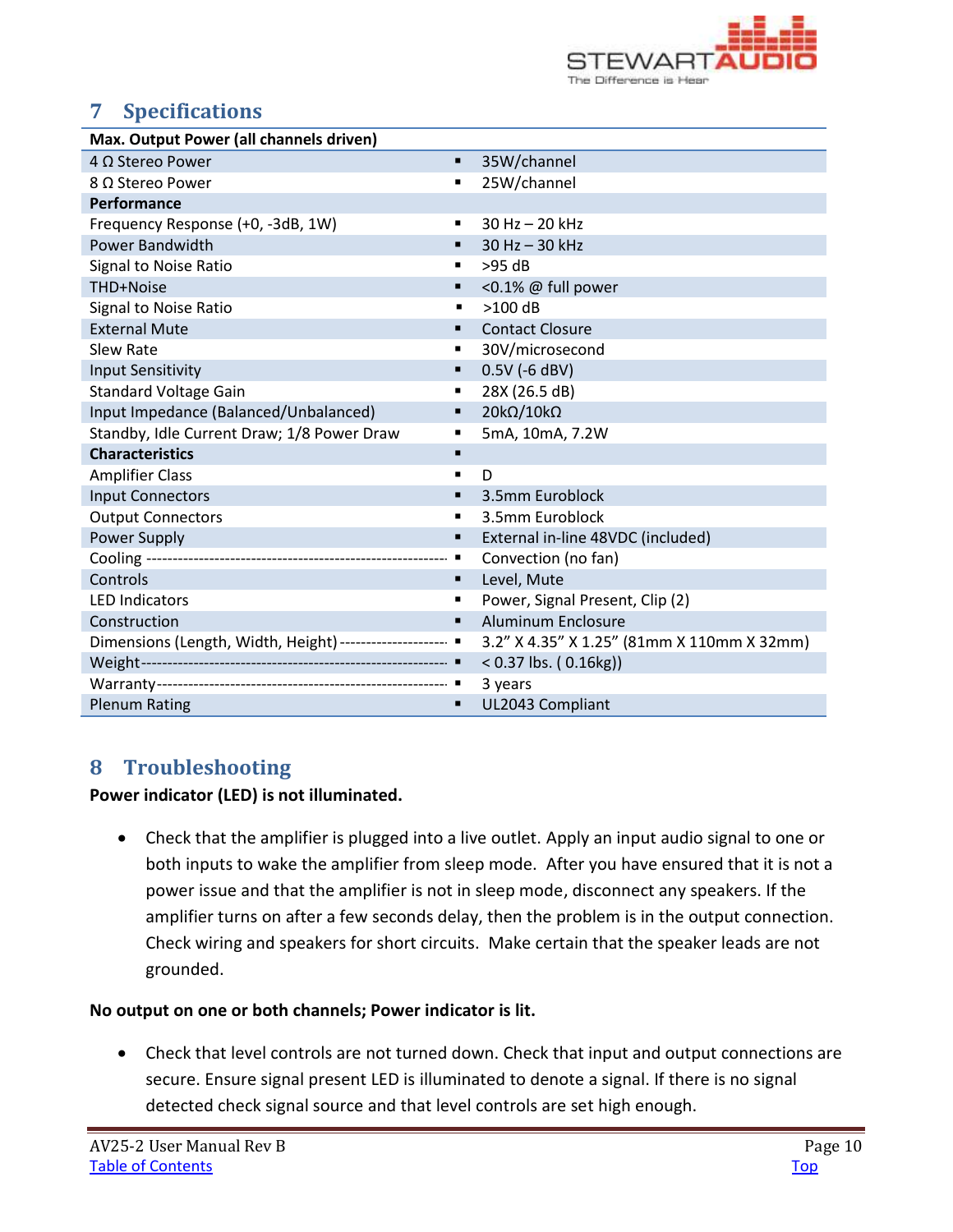

#### **Amplifier overheats and/or shuts off.**

 Review **[section5.3.3](#page-5-1)** on proper cooling procedures. Check the signal lights on the rear of the amplifier to see if the signal is overdriving (the clip light flashes red frequently). Overdriving the amplifier for extended periods of time can result in a thermal shutdown.

#### **Output sound is distorted or cracking.**

 Check all cables for damage or loose connections and reduce the gain on the input signal at the mixer or preamp level. Replace the cables and loudspeakers temporarily to see if this resolves the problem. If problem still exists, contact your Authorized Dealer for service.

# <span id="page-10-0"></span>**9 Warranty Information**

### <span id="page-10-1"></span>**9.1 Warranty Summary**

All Stewart Audio amplifiers and accessories, unless excluded in this summary, are covered by a 3 year limited warranty on parts and labor from the data of purchase. In order to be eligible for warranty repairs, the amplifiers and accessories must have been purchased through an authorized Stewart Audio dealer and submitted by the original purchaser. This warranty is only valid in the country in which the amplifier was purchased.

### <span id="page-10-2"></span>**9.2 Eligibility Requirements**

Stewart Audio warrants against all malfunctions which come as a result of component or manufacturer defect. The amplifier is also covered from all failures which arise during the warranty period (3 years from date of purchase) that are not a result of misuse. The following actions will void your warranty:

- The power cord or AC plug has been damaged through misuse.
- The amplifier has been exposed to moisture or extreme temperatures.
- The amplifier has been dropped, items have been dropped on the amplifier, or the enclosure has been damaged.
- The amplifier has been opened by the operator.
- The amplifier was improperly packaged when sending to the factory for repair, resulting in damage.
- Any of the precautions or instructions found in this manual were not followed.

Damages resulting to the amplifier which are not covered under this warranty can be factory-repaired at cost to the customer. Use the contact information below to initiate the repair process.

### <span id="page-10-3"></span>**9.3 Non-warranty Repairs**

An estimate for all non-warranty repairs will be provided to the customer once the unit has been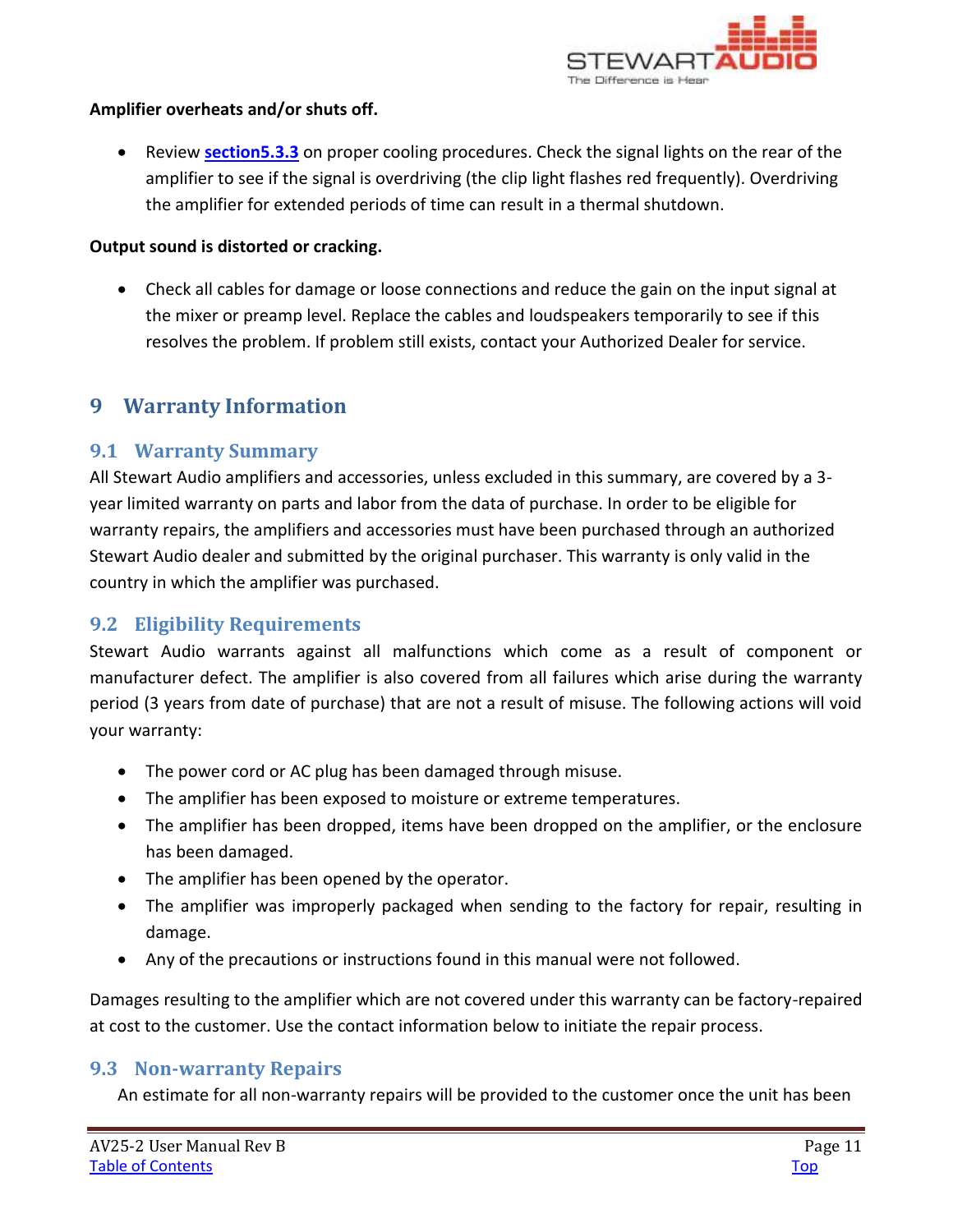

shipped to the factory. The customer is responsible to approve this estimate within 7 days. If the repairs are not approved within 14 days, Stewart Audio reserves the right to consider the unit scrap and may discard it. Payment for non-warranty repairs must be submitted to Stewart Audio before the product will be returned to the customer.

# <span id="page-11-0"></span>**10 Return Procedure**

All returns to the factory for service must be accompanied by a Return Authorization (RA) number. One can be obtained by contacting Stewart Audio at (209) 588-8111 or via e-mail at support@stewartaudio.com.

### **NOTE: Any defective products received without an RA number will be returned to sender at their expense.**

If Stewart Audio is unable to contact the sender in 14 days, the merchandise will be considered scrap and may be disposed of.

### <span id="page-11-1"></span>**10.1 Shipment Instructions**

- If Stewart Audio requests that you ship the defective product back to their service center, please refer to the guide below. To ensure prompt warranty service, be sure to follow all instructions.
- Return Authorization (RA) is required for product being sent to the factory for service.
- See packing instructions in **[Section 10.2.](#page-11-2)**
- Ship the defective product using a method which provides for order tracking or order confirmation. The service center is located at the following address:

Stewart Audio 14335 Cuesta Court Suite C Sonora, CA 95370

Use a bold black marker and write the RA number on three sides of the box.

Record the RMA number for future reference. The RA number can be used to check the repair status.

### <span id="page-11-2"></span>**10.2 Packaging Instructions**

Should Stewart Audio request that you ship your product to their service center, these instructions must be followed in order to ensure safe delivery. If they are not followed, Stewart Audio assumes no responsibility for damaged goods and/or accessories that are sent with your unit.

- 1. Please write the RA number on three sides of the box. Include the Stewart Audio RA number inside the box and a brief description of the problem.
- 2. You will be advised during the RA process what accessories should be included with the amplifier (power supplies, connectors, cords, etc.). This is dependent on the failure